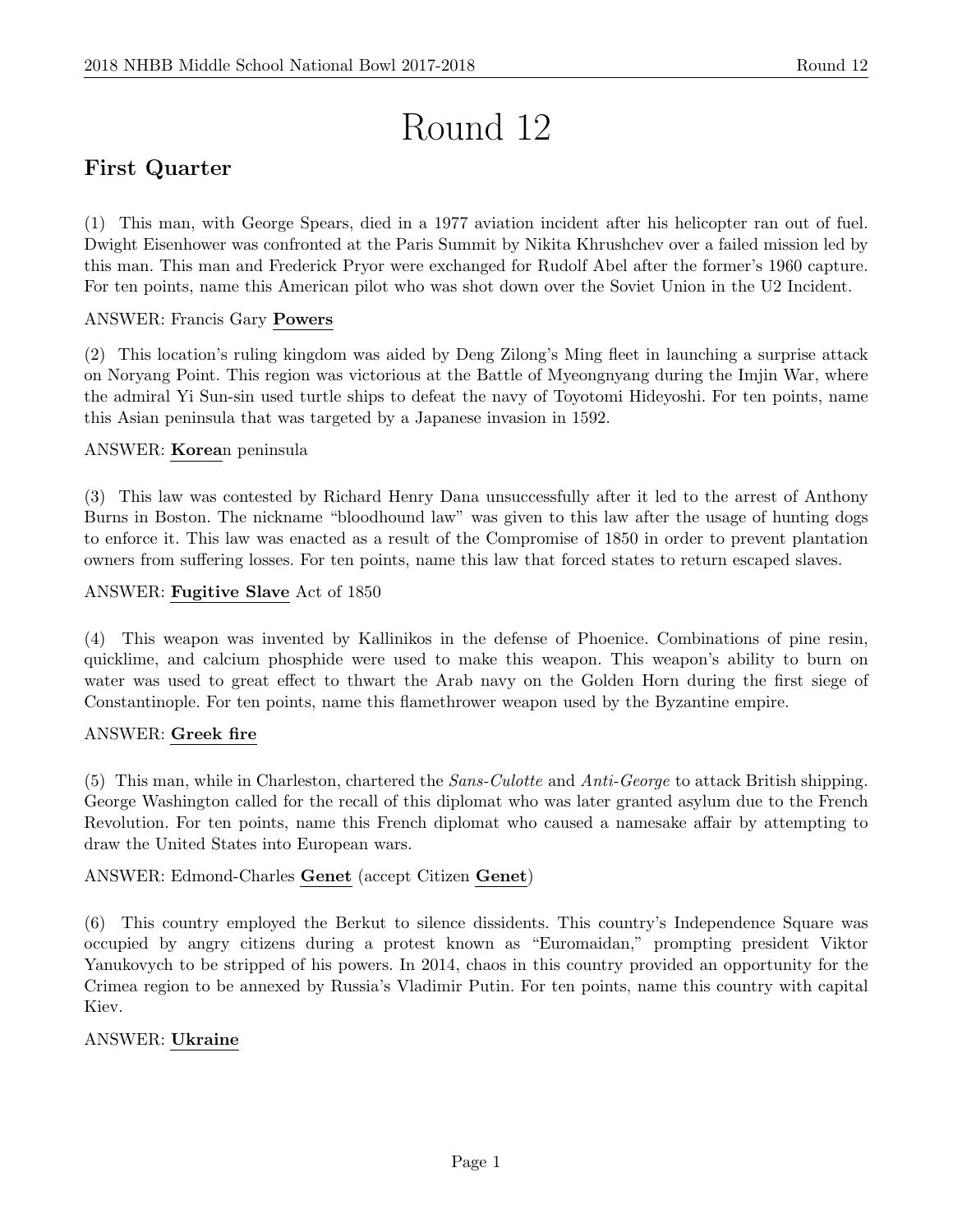(7) This mountain became known to the West after Sir Rutherford Alcock scaled it. It is the site of a "suicide forest" second only to the Golden Gate Bridge in deaths per year. This mountain is visible in a painting where three boats are rocked by a large wave, the Great Wave off Kanagawa. That woodblock painting is part of Hokusai's "36 Views of" this mountain. For ten points, name this highest mountain in Japan.

#### ANSWER: Mount Fuji (accept Fujisan)

(8) This profession was first organized after a meeting between Philip Johnston and Clayton Vogel produced a training camp at Camp Pendleton to improve on the Army/Navy phonetic alphabet. Ethnicities chosen for this profession include Cherokee, Choctaw, and Navajo since nobody fighting for Japan could speak those languages. For ten points, what profession's practitioners sent secret communications during World War II?

ANSWER: code-talkers (prompt on communications; do not accept code-breaking)

# Second Quarter

(1) This country was home to the Repin Art Institute which was abolished in favor of a "free art studio."In 1923, a poet in this country wrote "Land of Scoundrels" which asked how much the people were to blame for a new socialist government. A film from this country focuses on the 1905 mutiny aboard the Battleship Potemkin. For ten points, name this Communist country where artists formed the Leningrad School.

#### ANSWER: Soviet Union (accept USSR; accept CCCP; accet Union of Soviet Socialist Republics; do not accept Russia)

BONUS: In the Battleship Potemkin, a baby carriage is shown rolling down the steps of this city where a detachment of cossacks massacres striking workers.

#### ANSWER: Odessa

(2) This conflict featured the intentional sinking of the "Stone Fleet" to impede movement. In this conflict, chains were used as armor by the ship Kearsarge during its duel with the Alabama, the most famous of the blockade runners. The Merrimack and Monitor clashed during this conflict. For ten points, name this 1861-1865 conflict where the Anaconda Plan was used to blockade the American south.

#### ANSWER: American Civil War

BONUS: The Merrimack and Monitor clashed in this March 1862 battle.

# ANSWER: Battle of Hampton Roads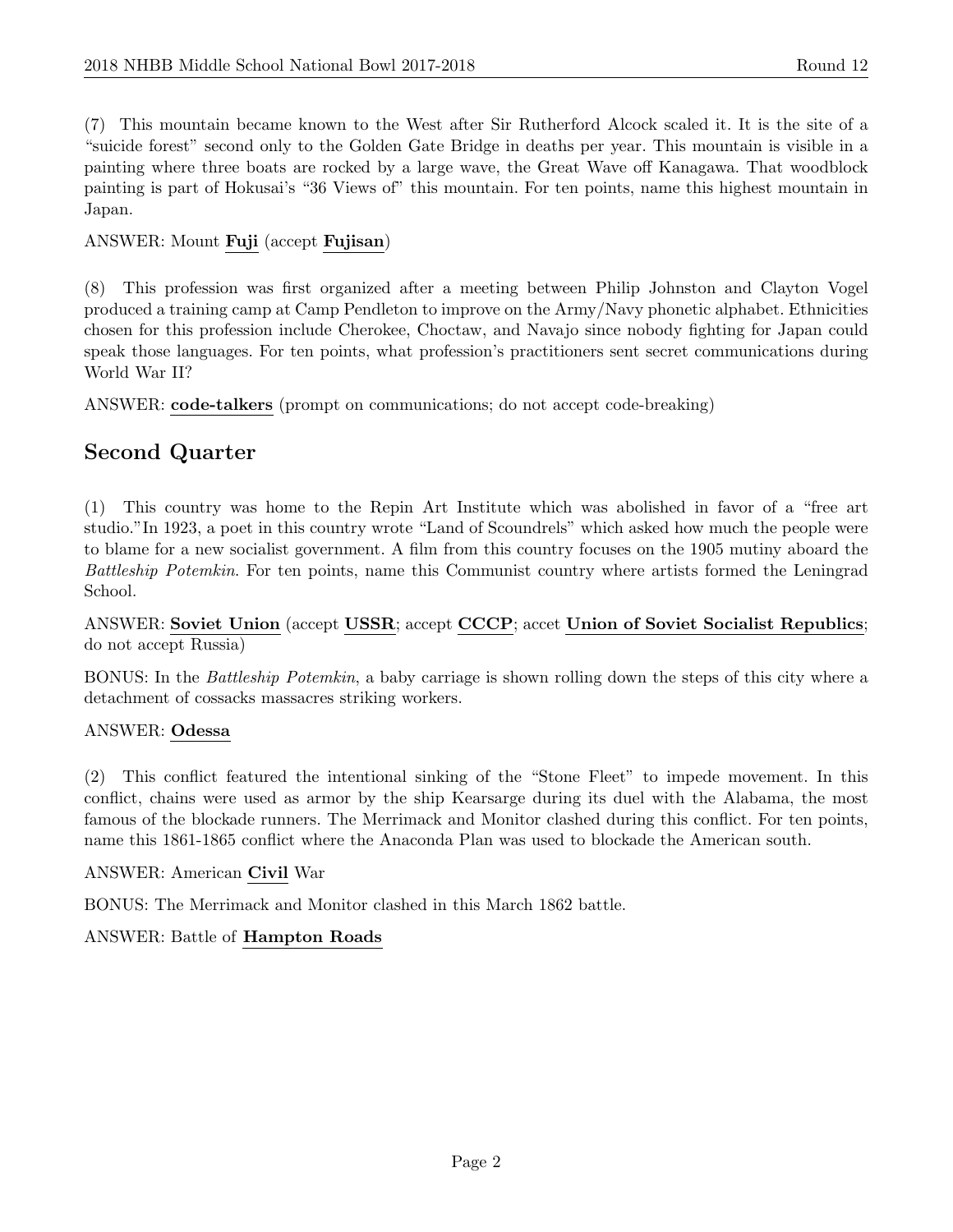(3) This system of government fell out of favor after Harmodius and Aristogeiton assassinated a leader, leading to massive crackdowns. Thirty leaders of this type were established when Sparta forced Athens to use this system of government. It was first established in Athens by Peisistratus and carried on by his sons, Hippias and Hipparchus. For ten points, name this system of absolute rule.

#### ANSWER: tyranny (accept word forms)

BONUS: The end of Hippias' tyranny prompted Hippias to ally with this nation against Athens. Hippias chose to advise this nation's general Artaphernes during a battle against Athens.

#### ANSWER: Persian Empire (accept Achaemenid Empire)

(4) This event's planners escaped to the West thanks to Operation Yellowbird. An aggressive editorial of the People's Daily prompted government reaction against this event. During this event, a man was photographed blocking the path of a moving tank as Deng Xiaoping ordered troops to fire on student protesters. For ten points, name this 1989 protest that was violently crushed in a Beijing square.

#### ANSWER: 1989 Tiananmen Square protests

BONUS: The suspicious death by heart attack of this former Chair of the Chinese Communist Party on April 15th, 1989, started the gathering of students at Tiananmen.

#### ANSWER: Hu Yaobang

(5) This empire's tradition of reading rulings out at the High Gate led it to be known as the Sublime Porte. The millet system of autonomous communities was discarded by this empire's government in favor of the Westernizing Tanzimat reform. Decision-making in this empire was carried out by the grand vizier, who served as prime minister to the sultan. For ten points, name this empire that was governed from Istanbul.

#### ANSWER: Ottoman Empire

BONUS: In its waning days during the 19th century, the Ottoman Empire earned this epithet from observers who expected it to collapse.

#### ANSWER: sick man of Europe

(6) This governmental service was the subject of the Comstock Laws, which made it illegal to disperse obscene material. During the Garfield presidency, this service received bribes to travel on "Star Routes." This service was first established in 1792 with Benjamin Franklin appointed as its first head. For ten points, name this service that delivers communications and is headed by the postmaster general.

ANSWER: United States Postal Service (accept USPS; accept descriptions of US Mail)

BONUS: Congress is given the authority to create post offices by Section 8 of this article of the Constitution.

ANSWER: Article 1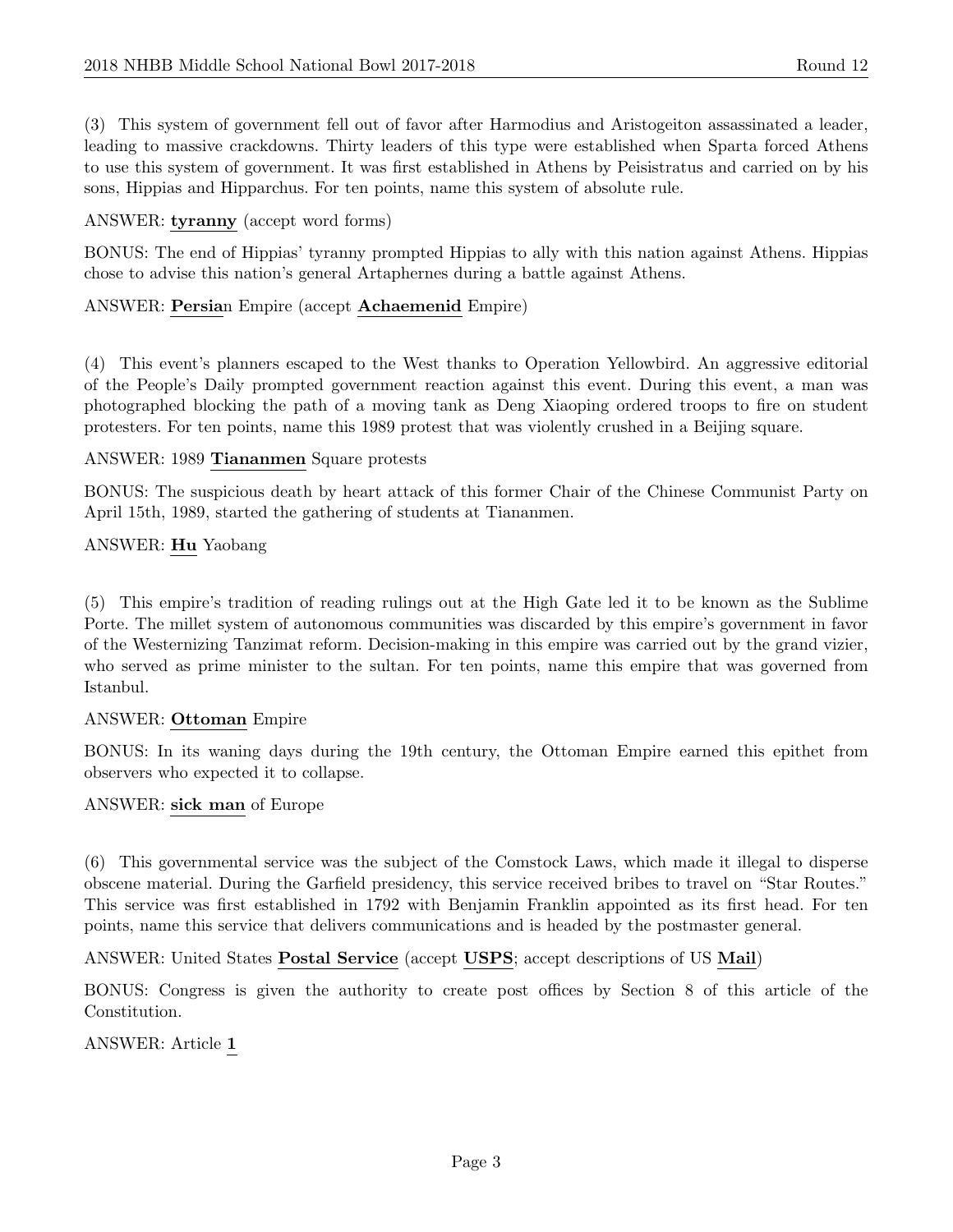(7) This man authored the *April Theses* on a train ride back to his home country from exile in Switzerland. During the October Revolution, he deposed Alexander Kerensky and instituted War Communism, which he later replaced with the New Economic Policy in 1921. For ten points, identify this first premier of the Soviet Union, who was succeeded by Joseph Stalin.

ANSWER: Vladimir Ilyich Lenin (accept Vladimir Ilyich Ulyanov)

BONUS: Lenin sent what man to negotiate the Treaty of Brest-Litovsk, two decades before Stalin sent a hit man to kill him in Mexico?

#### ANSWER: Leon Trotsky

(8) This state was the subject of Luther v. Borden, which held that the right to change government was unquestioned. The Freemen's Constitution was drafted in this state to appease rebels. A revolt in this state was triggered after Samuel Ward King and Thomas Wilson were both elected governor. For ten points, name this state where Dorr's Rebellion took over the government at Newport.

ANSWER: Rhode Island and Providence Plantations

BONUS: In 1686, Rhode Island was brought into this union of colonies that was led by Edmund Andros until 1689, when it split apart again.

ANSWER: Dominion of New England (prompt on New England)

# Third Quarter

The categories are . . .

- 1. Prohibition
- 2. Cavalry
- 3. Empire of Japan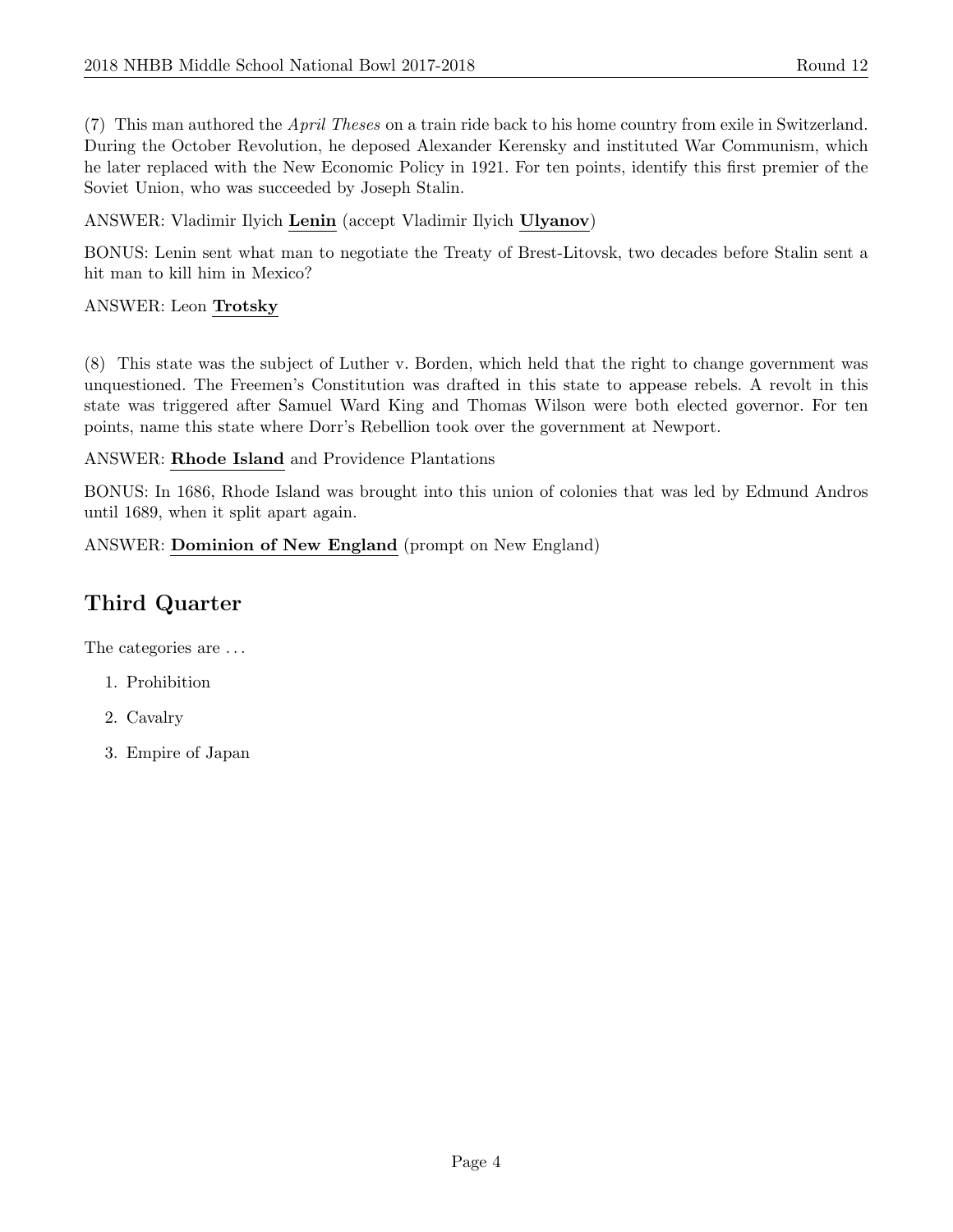# PROHIBITION

Name the...

(1) Substance that was banned during Prohibition.

ANSWER: alcoholic beverages (accept any specific type, like beer, wine, etc.; accept equivalents, like liquor, etc.)

(2) "Great" economic disaster that led to Prohibition's repeal.

# ANSWER: Great Depression

(3) Amendment that made Prohibition law.

ANSWER: 18th Amendment to the US Constitution

(4) Gangster who led the Chicago Outfit and was nicknamed Scarface.

ANSWER: Alphonse "Al" Capone

(5) Legislative act that defined the regulations of Prohibition.

#### ANSWER: Volstead Act

(6) Female advocate who famously destroyed contraband with her hatchet.

ANSWER: Carrie A. Nation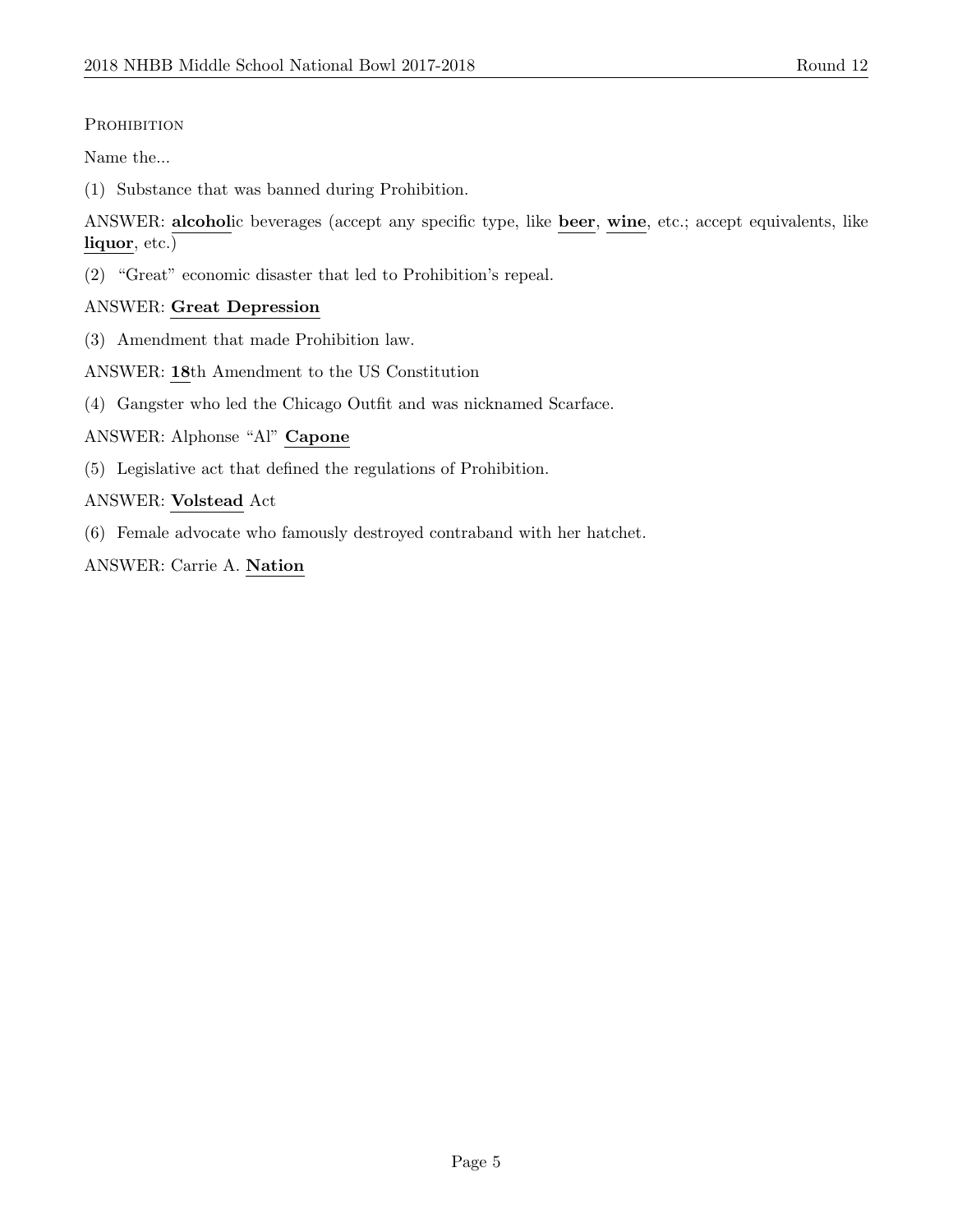# **CAVALRY**

Name the...

(1) Animal ridden by cavaliers.

# ANSWER: horses

(2) Medieval tournament game in which riding participants charged at each other.

# ANSWER: jousting

(3) Country that, according to legend, sent cavalry against panzers when it was invaded at the start of World War II.

# ANSWER: Poland

(4) War in which the British light brigade disastrously charged Russian guns.

#### ANSWER: Crimean War

(5) Ancient commander who used the Companion Cavalry to win at Issus and Gaugamela.

# ANSWER: Alexander the Great (or Alexander I; prompt on Alexander)

(6) Slavic cavalrymen who lived in the Ukrainian border regions of imperial Russia.

#### ANSWER: Cossacks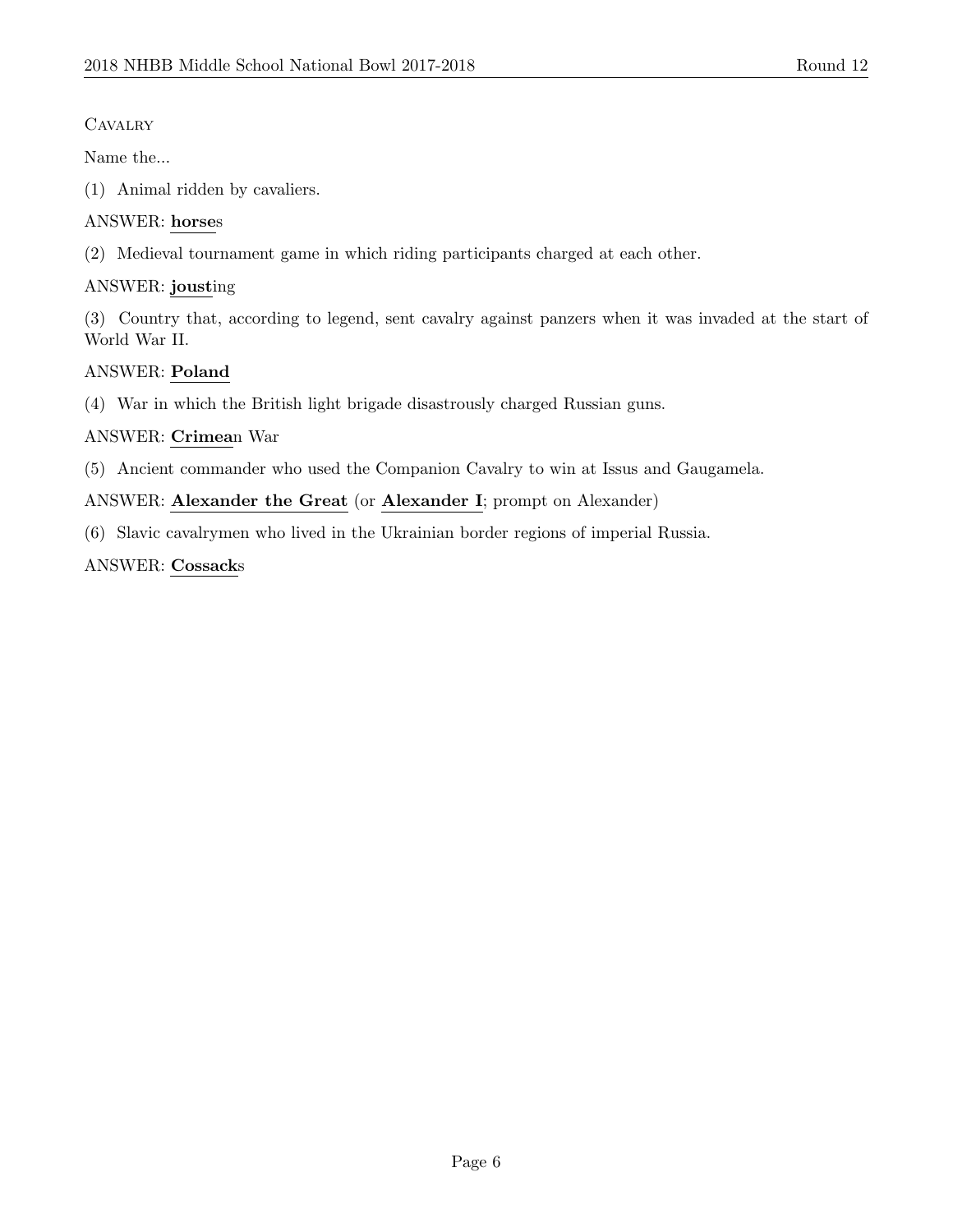#### Empire of Japan

Name the...

(1) Conflict in which it joined the Axis alongside Germany and Italy.

# ANSWER: World War II

(2) Country whose region of Manchuria was captured by Japan.

#### ANSWER: China

(3) Crucial import resource that America embargoed in response to Japanese expansion.

# ANSWER: Oil

(4) Island nation where Japan ordered the Bataan Death March.

#### ANSWER: the Philippines

(5) Emperor who ruled over the empire in the 1930s and 40s.

#### ANSWER: Hirohito (accept Showa)

(6) Country whose "hermit kingdom" of Joseon was annexed.

#### ANSWER: Korea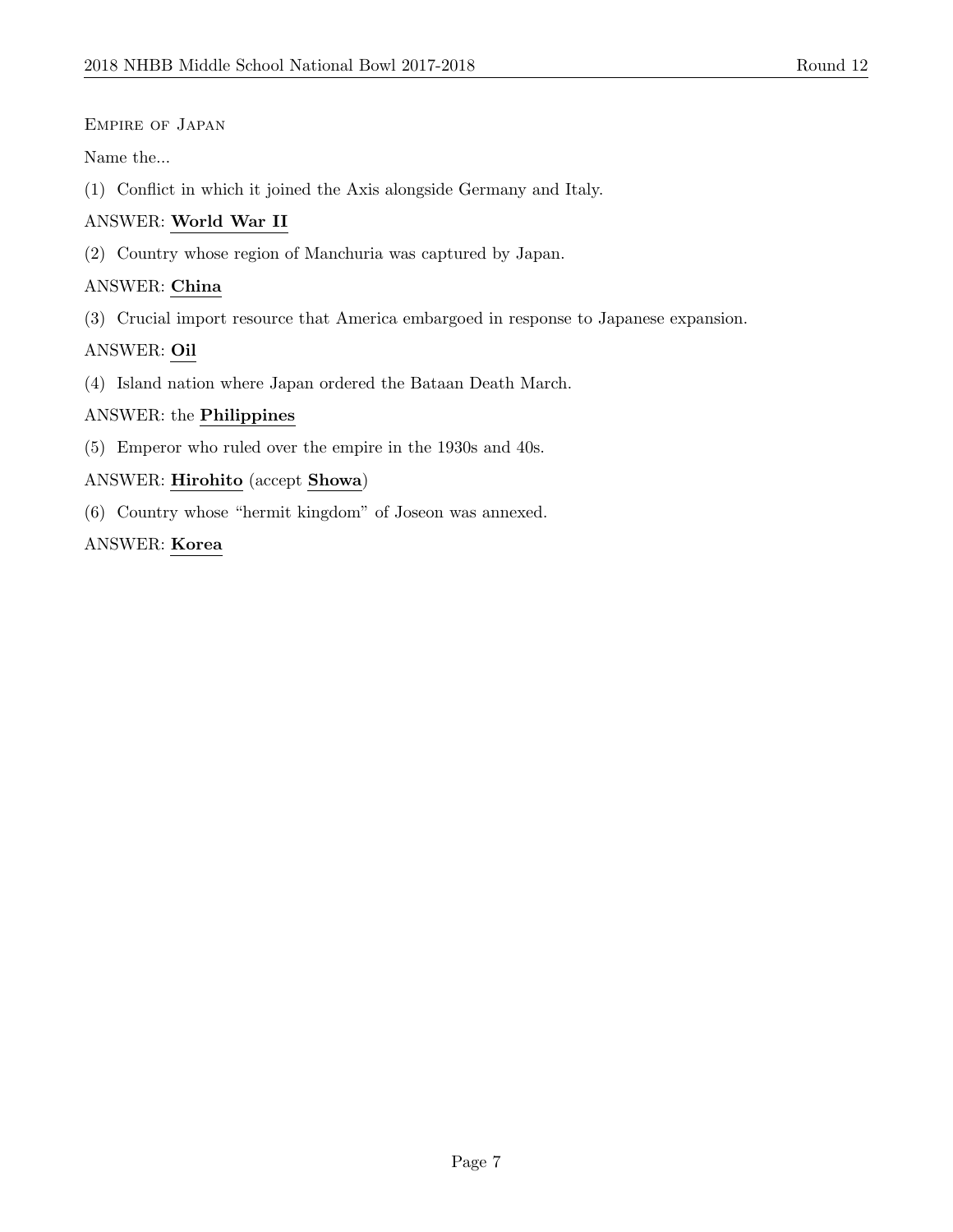# Fourth Quarter

(1) This case began when the defendant refused to appoint a Justice of the Peace. This case's plaintiff wished to obtain a  $(+)$  writ of mandamus that would allow him to become a "midnight judge" after he was appointed by John (\*) Adams. The Judiciary Act was ruled unconstitutional by John Marshall in this case. For ten points, name this 1803 Supreme Court case that created the process of judicial review.

ANSWER: Marbury v. Madison

(2) This leader controversially ordered Korean Air Lines Flight 007 shot down for violating airspace. This man eased tensions with the West after he received a  $(+)$  letter warning against nuclear war from a ten year old girl, Samantha Smith. After (\*) just two years in office, this man's untimely death led to his replacement by Konstantin Chernenko. For ten points, name this successor of Leonid Brezhnev as head of the USSR.

ANSWER: Yuri Andropov

(3) This group was weakened after a faction led by Colonel Karuna defected. This group pioneered the suicide belt and subsequently lost support when it used an RDX belt to assassinate (+) Rajiv Gandhi. Under the leadership of Velupillai Prabhakaran, this group fought for the creation of (\*) Eelam as an ethnic haven. For ten points, name this secessionist militant group that initiated the Sri Lankan Civil War.

ANSWER: Tamil Tigers (or the Liberation Tigers of Tamil Eelam; accept LTTE)

(4) This organization's board includes Lael Brainard and, until late 2017, included Stanley Fischer. This organization's Beige Book consists of its nationwide research. This body possesses a (+) check-clearing system, serves as the lender of last resort in the US, and, using OMOs, this organization manipulates (\*) interest rates. Led by Jerome Powell, for ten points, name this central banking system of the United States.

ANSWER: Federal Reserve System

(5) This agreement was called a "firebell in the night" that would be the "death knell of the Union" by Thomas Jefferson. The (+) Tallmadge Amendment was rejected prior to this agreement, which admitted (\*) Maine as a free state. Henry Clay helped create this agreement which outlawed slavery north of the 36'30 parallel. For ten points, name this compromise that admitted a Midwest territory as a slave state.

ANSWER: Missouri Compromise (accept Compromise of 1820)

(6) This man's fall from power was prompted by the Kiel Mutiny. This man enabled Alfred von  $(+)$  Tirpitz to build up his navy, triggering an arms race with Great Britain. This man was forced to abdicate and flee into the  $(*)$  Netherlands four years after this man pledged his support to Austria-Hungary after the assassination of Franz Ferdinand. For ten points, name this kaiser who led Germany into World War I.

ANSWER: Wilhelm II (or William II)